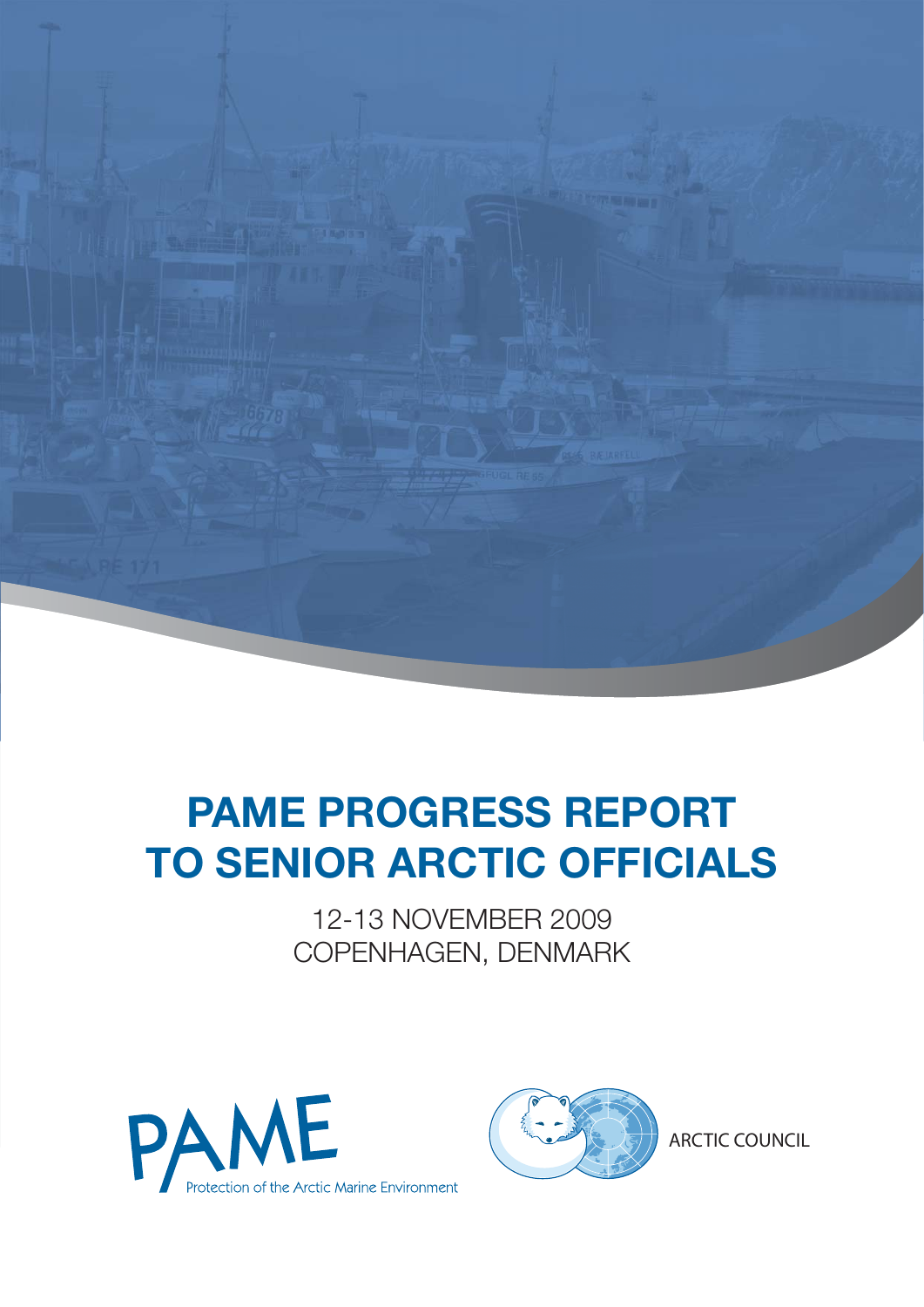## **TABLE OF CONTENT**

| 2.             |  |
|----------------|--|
|                |  |
|                |  |
|                |  |
|                |  |
|                |  |
|                |  |
| $\mathbf{4}$ . |  |
|                |  |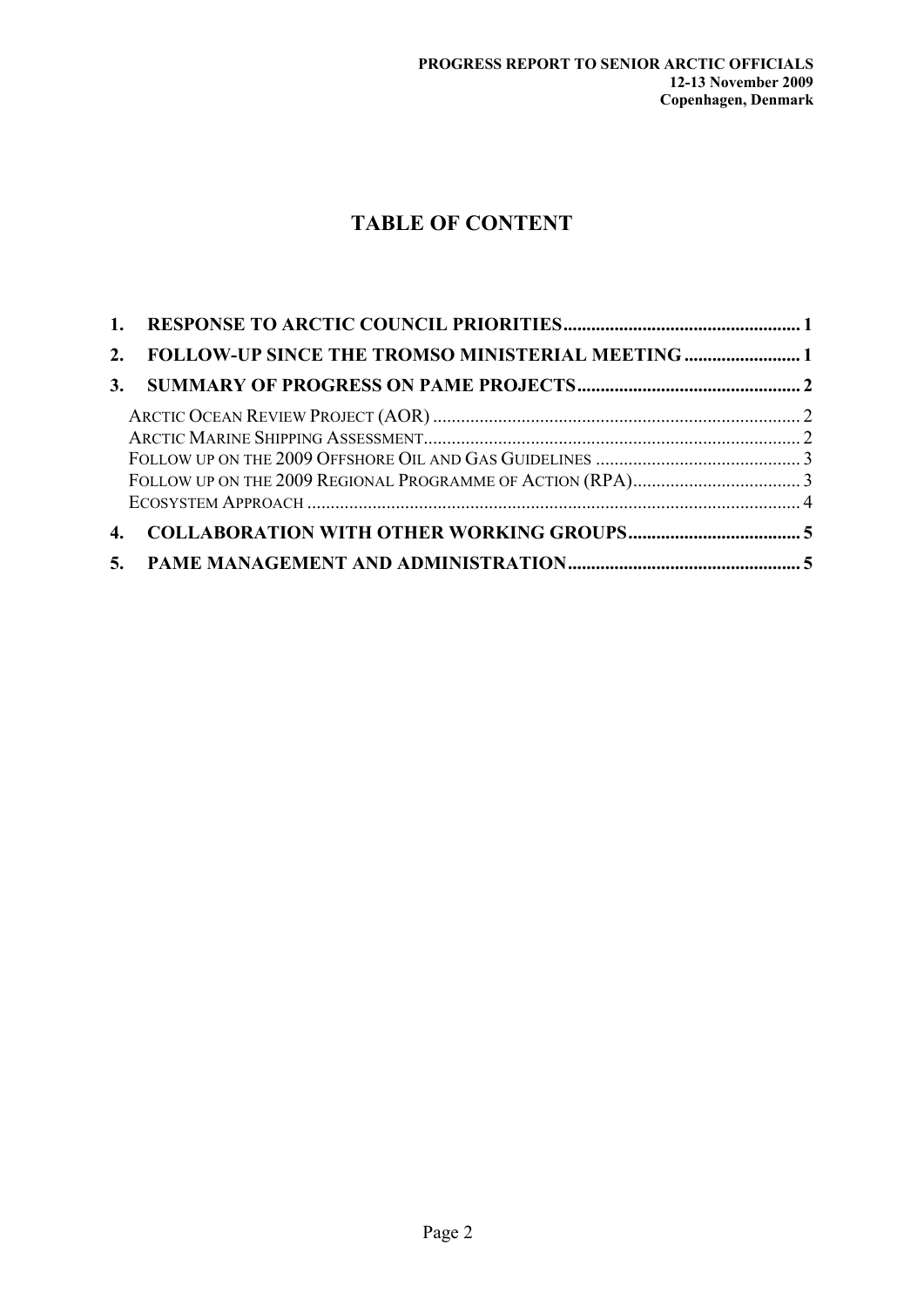## **1. Response to Arctic Council Priorities**

The Protection of the Arctic Marine Environment Working Group (PAME) is the working group o which focuses on the ocean agenda of the Arctic Council. It is guided by the Arctic Marine Strategic Plan (AMSP) and biennial work plans as approved by the Arctic Council Ministers. PAME´s mandate is to address policy and non-emergency pollution prevention and control measures related to the protection of the Arctic marine environment from both land and sea-based activities. These include coordinated action programmes and guidelines complementing existing legal arrangements. Continuous updating of the review of international agreements and arrangements regarding protection of marine and coastal areas is important and their implementation from an Arctic angle to identify possible ways and means to improve these instruments and compliance with them.

The common priorities agreed upon for the Norwegian, Danish and Swedish Chairmanship period of the Arctic Council are concerned with climate change, integrated resource management, the International Polar Year, Indigenous peoples, local living conditions and management issues.

PAMEs work reflects the emphasis placed on these priorities, in particular the integrated resource management and climate change themes, with its apparent ocean focus which places a great importance and emphasis on the PAME mandate and work plan. Furthermore, PAME contributes to the priority of the Danish/Greenlandic Chairmanship on Megatrends in the Arctic through the Arctic Ocean Review (AOR) project.

PAME cooperates actively with the other Arctic Council working groups in an effort to contribute to improved efficiency and effectiveness of the Arctic Council

The climate change issues are addressed within all PAME projects and the participation of indigenous and other residents in PAME projects is fully recognized.

### **2. Follow-up since the Tromso Ministerial Meeting**

PAME held its working group meeting in Oslo, Norway 30 September-2 October 2009 and below is a summary of developments since the last SAO meeting.

PAME's objectives are based on Ministerial mandates as identified in PAME's Work Plan 2009-2011 accompanied by a set of specific actions which have all been assigned lead country(ies) responsibility.

This Meeting focused on initiating the PAME Work Plan 2009-2011 as approved by the 2009 Arctic Council Ministerial meeting with the aim to reach agreement on work planning on the following PAME projects:

- ¾ The Arctic Ocean Review Project (leads: Canada, Iceland, Norway, Russia and USA)
- $\triangleright$  Follow up on the Arctic Marine Shipping Assessment (2009) (work initiated by Norway)
- ¾ Follow up on the 2009 Arctic Offshore Oil and Gas Guidelines (lead: USA)
- ¾ Continuation on the work on Ecosystem Approach/LMEs (leads: Norway and USA)
- $\triangleright$  Regional Programme of Action (RPA) Follow up activities (initiated by Canada)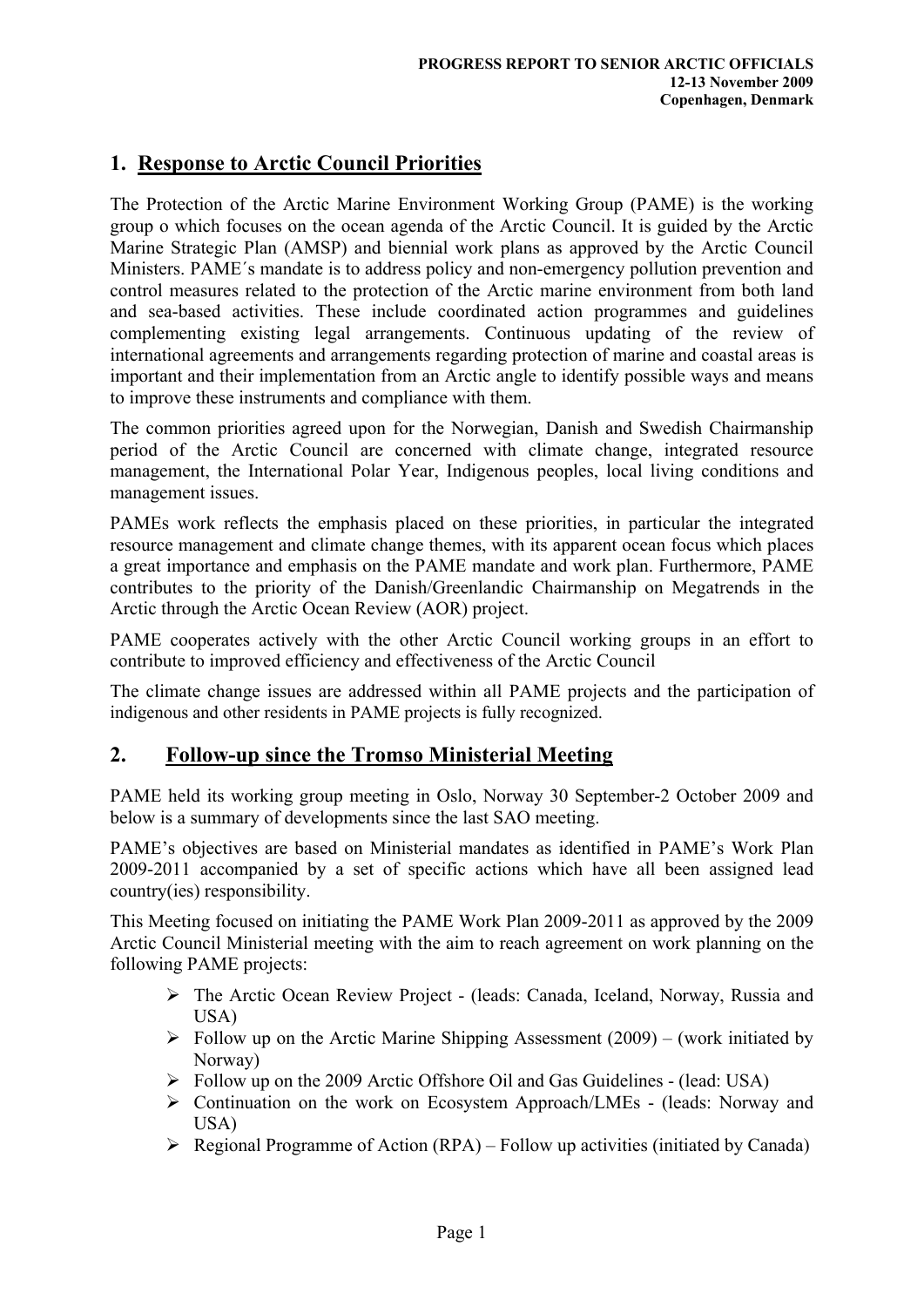## **3. Summary of Progress on PAME Projects**

#### *Arctic Ocean Review Project (AOR)*

The AOR project is led by Canada, Iceland, Norway, Russia, and the United States and a detailed project plan has been developed by the leads and approved by PAME. PAME HoDs have been asked to confirm representatives on the AOR Working Group. This group will contribute to the organization of a technical workshop and international conference, the production of various documents, and solicit input from Permanent Participants and other Arctic Council Working Groups as per the AOR Project Plan. Work on the AOR is proceeding according to its plan.

Reference is made to the *SAO agenda item 5.3* for further information on the AOR Project Plan as approved by PAME.

#### *Arctic Marine Shipping Assessment*

In Tromsø, Ministers directed SAOs to identify appropriate follow-up actions to respond to the recommendations in the Arctic Marine Shipping Assessment (AMSA) 2009 Report. The AMSA was finalized shortly before the Ministerial meeting in Tromso, hence no follow-up activities could be developed into projects and included to the PAME Work Plan 2009-2011 at that time. The PAME Work Plan states that: *"Activities to be added based on the outcomes/findings of the approved AMSA and as agreed by SAOs/Ministers in 2009".* 

During the PAME Meeting (30 Sep- 2 Oct 2009) PAME approved a working matrix dividing the 17 AMSA recommendations into the following three categories, and indicating the most appropriate leads and relevant partners:

1. Actions to be followed up/implemented by PAME as identified in the AMSA Matrix are recommendations  $I(A)$ ,  $I(B)$ ,  $I(C)$ ,  $I(D)$ ,  $II(D)$  and  $II(G)$ . Canada, Denmark and Norway have indicated possible lead roles for follow-up of recommendations I.B and II.D.

2. Actions to be followed up/implemented by other Arctic Council working groups are AMSA recommendations I(E), II(C), II(F) and III(C). The PAME Chair to communicate this to the relevant working groups chairs for their consideration.

3. Actions to be followed up within national implementation processes/policies with possible future requests for reporting on national activities, if needed, are AMSA recommendations  $II(A)$ ,  $II(B)$ ,  $II(E)$ ,  $II(H)$ ,  $III(A)$ ,  $III(B)$  and  $III(D)$ 

With respect to the six PAME follow-up recommendations mentioned in paragraph 1 above, potential follow-up commitments by countries are currently under review and consultations within respective Arctic Council countries, with a view to include in the current or 2011-2013. PAME Work Plan.

The PAME Secretariat is to prepare an information/outreach tool kit to include generic overheads and brochure to be used by PPs and others in communicating the AMSA 2009 Report.

Reference is made to the *SAO agenda item 5.1* for further details on the Matrix for AMSA follow-up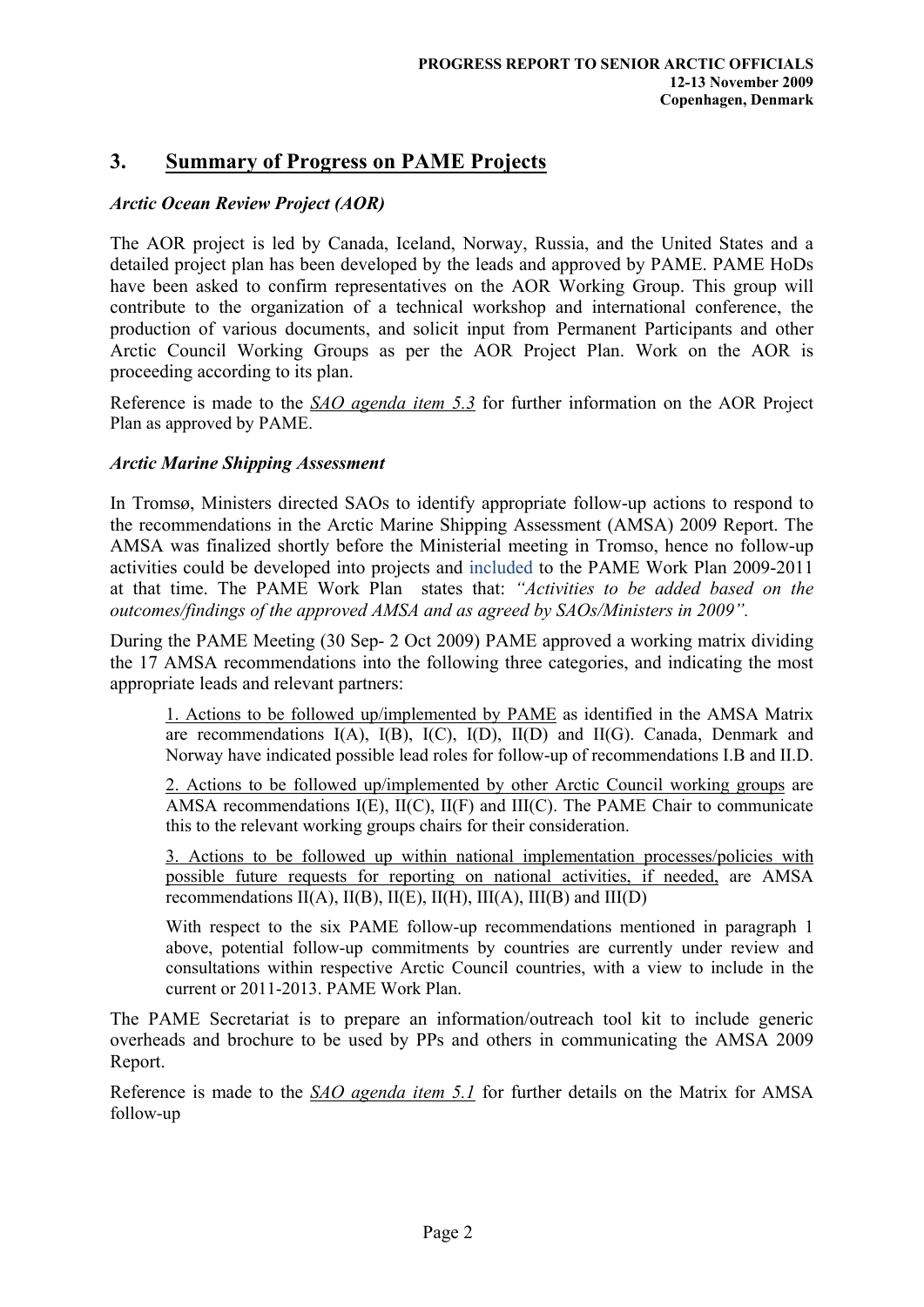#### *Follow up on the 2009 Offshore Oil and Gas Guidelines*

During the updating process of the Offshore Oil and Gas Guidelines the question arose as to whether the Arctic Council should update or develop guidelines specifically for Arctic Offshore Oil and Gas Environmental Impact Assessments (EIAs).

As a result of these informal discussions, PAME included in its Work Plan 2009-2011 an action item to formally discuss the need for and possible development of specific guidelines for Arctic Offshore Oil and Gas EIAs led by the United States. The rationale being that since the last consideration of developing such guidelines in 1997, the Arctic Council has published the Arctic Marine Strategic Plan as well as the "Oil and Gas Activities in the Arctic—Effects and Potential Effects (called the Oil and Gas Assessment or simply OGA)".

All Arctic countries have an EIA or equivalent process in place. The Offshore Oil and Gas Guidelines 2009 have a section devoted to EIAs, as well as an appendix that summarized the EIA process for all individual Arctic Coastal States. The Oil and Gas Assessment also has descriptions of the EIA processes in Arctic countries and found that they are critical and are applied across the Arctic.

The recent PAME meeting discussed the need to develop a set of guidelines for EIAs in the Arctic for Offshore Oil and Gas Activities. This discussion followed the recommendations for action in the AMSP section 7.2.3 by examining and discussing the adequacy of AC Guidelines in light of the OGA, and section 7.2.6 by identifying potential areas, as appropriate, where new guidelines and codes of practice for the marine environment are needed.

The PAME meeting agreed that each member state would provide an expert contact to the lead country, the United States, which would then follow-up by sending out a questionnaire to identify existing EIA legislation, procedures and practices for Arctic Offshore Oil and Gas activities The lead on this activities will report to the next PAME meeting on progress and make recommendation on the way forward.

#### *Follow up on the 2009 Regional Programme of Action (RPA)*

The Regional Programme of Action for the Protection of the Arctic Marine Environment from Land-based Activities (RPA) was adopted by Arctic Ministers in 1998, as a regional approach to implementing the UNEP Global Programme of Action. In 2006, PAME was tasked by Arctic Ministers to review, update and expand the RPA to respond to the rapidly changing circumstances in the Arctic. The updated RPA was approved by Arctic Ministers in 2009.

Objective II of the PAME 2009-2011Work Plan identifies two activities to assist with continuing the implementation of the RPA and PAME decided to proceed with the modified PAME Work Plan item Obj II, Action 2 (ii) i.e.:

*Further develop the PAME website to include a Clearing House mechanism providing access to RPA related information and best practices held by Arctic Council and other organizations. LEAD: PAME Chair / Secretariat* 

The RPA Clearing House is intended to provide web-based access to information and data (for e.g. documents, websites, relevant fora, networks, etc.) and to demonstrate and profile Arctic States' stewardship efforts related to land-based activities. The aim is to create a systematic way to outreach to Arctic Council Working Groups, Permanent Participants, observers and other stakeholders.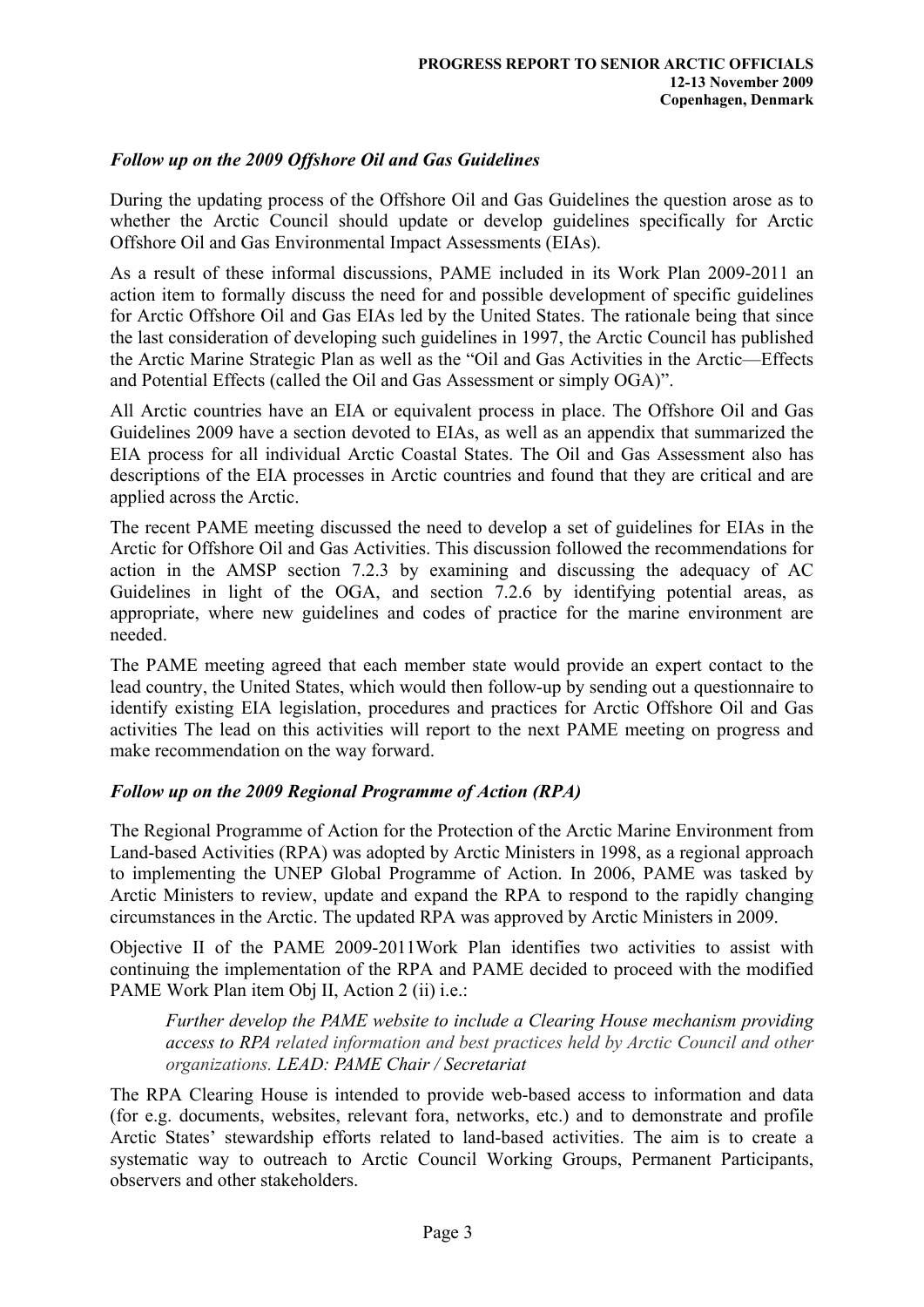The PAME Secretariat was tasked to develop a work plan for this work in collaboration with the IPS Secretariat which offered to assist in the design of a Clearing House. This will work will be structured according to RPA (GPA) categories - contaminants (e.g. POPs, heavy metals), habitat alteration / destruction (e.g. shoreline erosion and coastal development) and climate change adaptation. Work will proceed in a stepwise approach with Phase I as a pilot project to be developed over a period of 2-3 years; modest in scale, and success will be evaluated at end of term.

#### *Ecosystem Approach*

The 2004 Arctic Marine Strategic Plan (AMSP) refers to the following commitments towards the ecosystem approach, which has been the basis for the work of PAMEs group of experts on ecosystem-based management and LMEs;

*(i) Identify the large marine ecosystems of the Arctic based on the best available ecological information (AMSP Strategic Action 7.4.1.);* 

*(ii) Identify elements that can serve as key environmental and socioeconomic indicators of the state of Arctic marine ecosystems and thus guide effective decisionmaking (AMSP Strategic Action 7.4.2);* 

*(iii) Promote pilot projects that demonstrate the application of an ecosystem approach to management (AMSP Strategic Action 7.4.3)* 

Differences in circumstances and contexts have to be taken into consideration as ecosystembased oceans assessments and management is context sensitive. There is not one single method for ecosystem-based assessments and management. A number of different practices and understandings of the concept appear to work. As a result PAME has decided to broaden the work of the LME-group of experts and rename it to a Group of Experts on Ecosystembased Assessments and Management. Three elements are central to the further work of this Group:

- i) Use the LMEs as the appropriate scale for integrated management where the focus is on the status of the ecosystem (which is to be kept in good or acceptable state);
- ii) Assess the status of the ecosystems as a basis for advice for management actions;
- iii) Harmonize existing assessment work in the AC for this purpose, and establish clear links with relevant national and international activities and management structures, which will be the users of the assessment; and in doing so taking into consideration new development within this field.

The overall objective of the work of the expert group is to develop our understanding of how the ecosystem approach can be put to actual use in oceans assessments and management. The key issue is to address the needs of those agencies which are responsible for the protection and sustainable use of marine ecosystems.

The work on Ecosystem Approach within PAME is led by Norway and the United States. PAME has approved the Terms of Reference for the Group of Experts on Ecosystem-based Assessment and Management and the work plan for the group for 2009-2011.

This expert group will liaison, as necessary with other experts associated with the activities of other Arctic Council Working Groups including AMAP, CAFF and SDWG, and draw on the experience of other relevant fora.